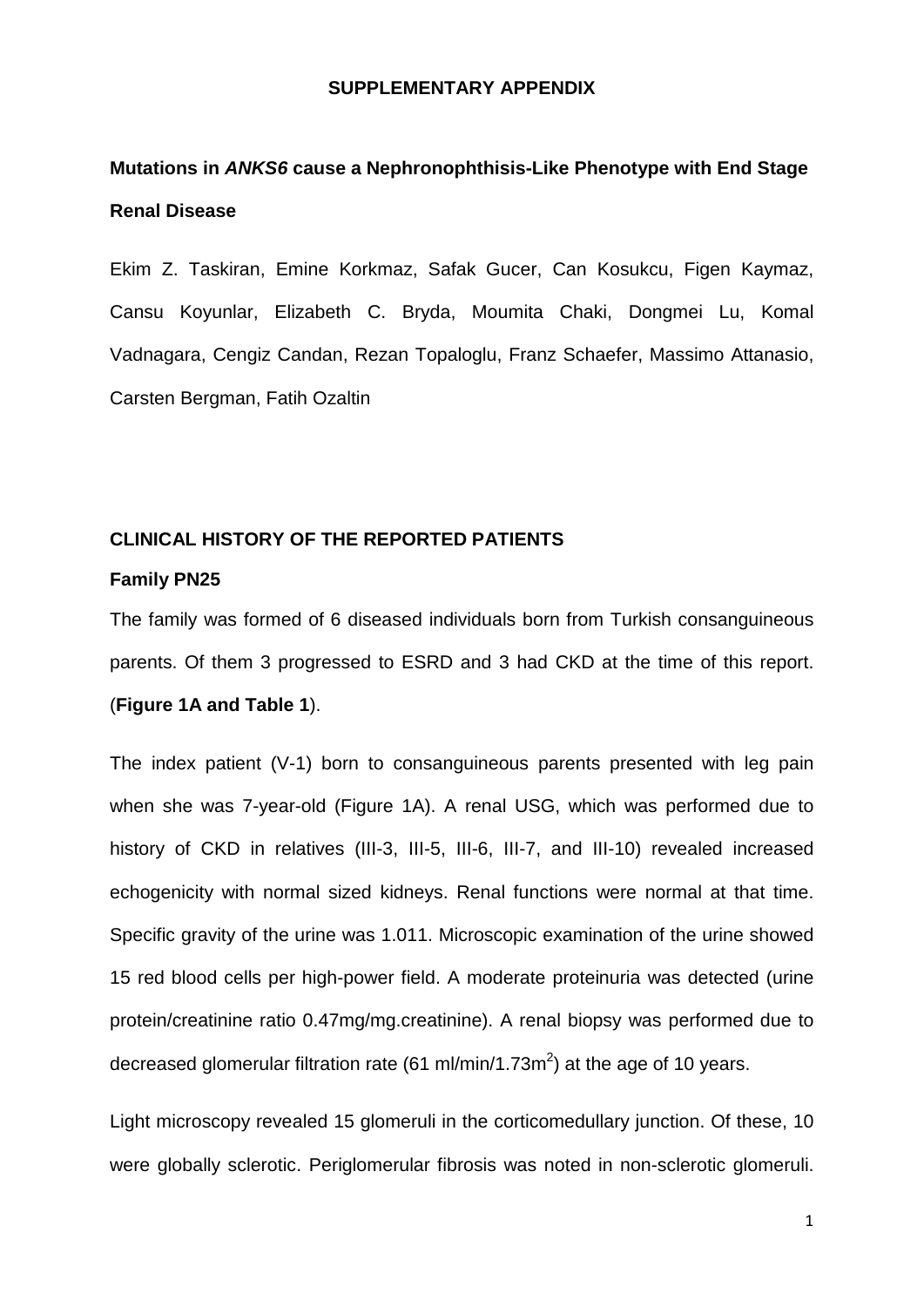Tubuli showed focal atrophy, basal membrane thickening and dilatation with occasional hyaline casts. Patchy infiltration with mononuclear inflammatory cells and moderate fibrosis were noted in the interstitium. There was also a mild thickening of arterioles (Supplemental Figure 1A). No immunoglobulin or complement protein deposits were detected by immunofluorescence microscopy. Electron microscopy showed no remarkable structural changes in the GBM. However, disruption of tubular basement membrane characterized by irregular thickening and splitting was prominent (Supplemental Figure 1B).

No mutation in *NPHS2* and *WT1* was detected. However, a heterozygous missense mutation was found in *NPHS1* (c.1339G>A; p.E447K) inherited from the father. The patient progressed to ESRD by the age of 13 years and underwent a living-related renal transplant from the mother. Her most recent eGFR is 114ml/min/1.73m<sup>2</sup>.

Individual III-3 was diagnosed as CKD stage 2 while being searched for hypertension at the age of 31 years. His ultrasonography revealed increased echogenicity with normal sized kidneys. He is now 41 years old and his GFR is 59.5ml/min/1.73m<sup>2</sup>.

Individual III-5 was diagnosed as ESRD accidentally when she was 31 years old. Polyuria and polydipsia had been present for a few years however it was not known certainly when they began. Hemodialysis had been commenced. The patient underwent a cardiac angiography at the age of 44 years, which disclosed insufficiency of the mitral valve. Thus she underwent a mitral valve replacement. She died at the age of 45 years.

Individual III-6 is sister of the individual III-5. She was diagnosed as ESRD accidentally during pregnancy when she was 25 years old. In the previous history, polyuria and polydipsia had been present for an unknown duration but not been realized. Hemodialysis had been started just after the delivery. Mitral and tricuspid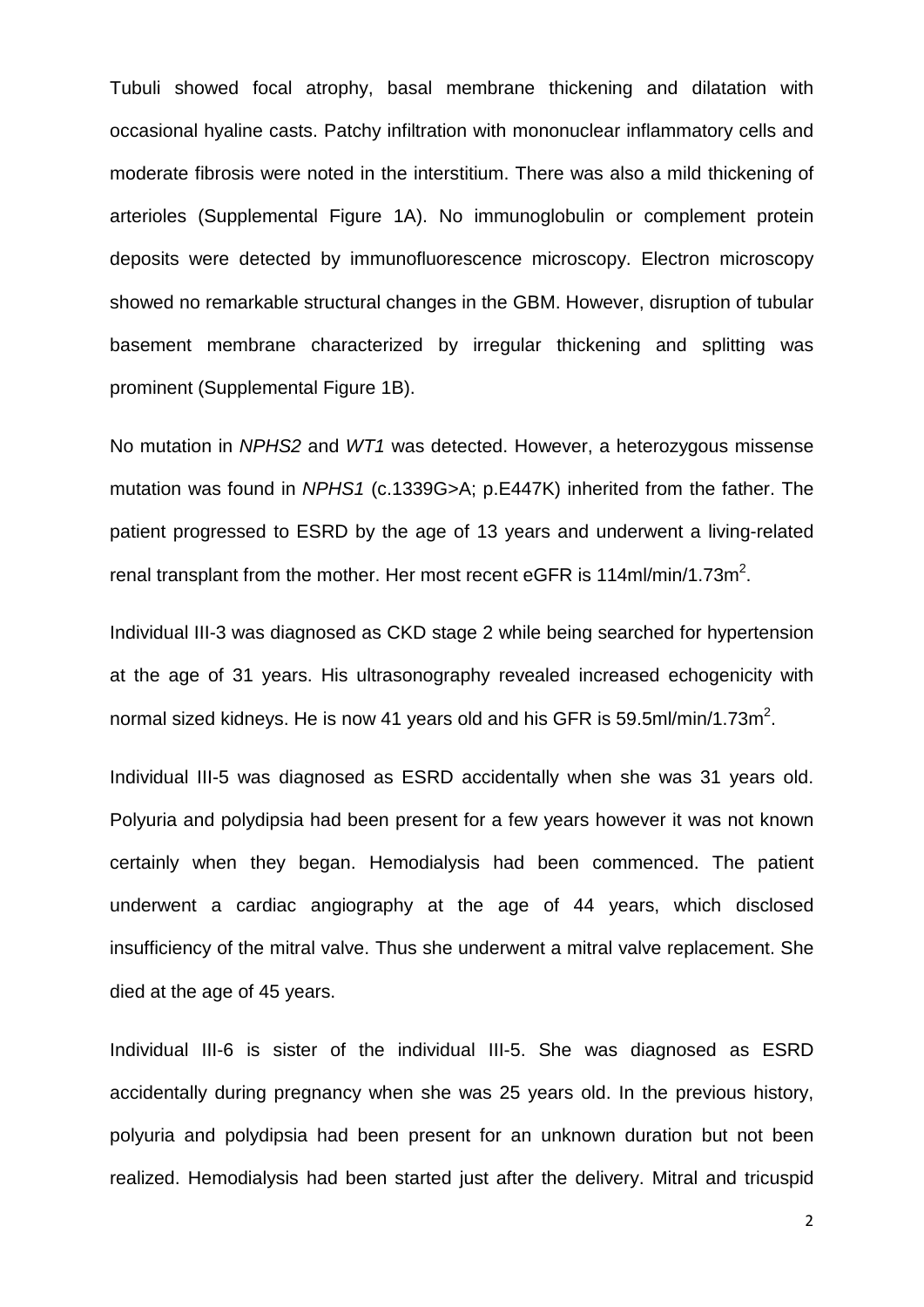valve replacements were performed due to stenosis and regurgitation of mitral and tricuspid valves. She is 35 years old right now and is still under hemodialysis.

Individual III-7 presented with polyuria and polydipsia 4 years ago when she was 53 years old. Her initial biochemical evaluation was as follows: serum creatinine 1.3 mg/dL (normal<1 mg/dL), albumin 4.4 g/dL, pH 7.39, HCO3 24.3 mmol/L, intact parathyroid hormone 232 pg/mL (normal range 12-65), urine specific gravity 1.011, no proteinuria and normal urine sediment. Renal ultrasonography showed bilateral increased parenchymal echogenicity (i.e. grade 2) with normal sized kidneys. She was recently diagnosed as moderate mitral and aortic stenosis and underwent cardiac surgery. She is 57 years old now and her most recent eGFR is  $41.5$ ml/min/1.73m<sup>2</sup>.

Individual III-10 had been hospitalized due to chronic active hepatitis B at the age of 47 years and had been realized mild decrease in eGFR (95.8ml/min/1.73m<sup>2</sup>). No proteinuria had been detected and urine specific gravity had been 1.010. He was operated for mitral insufficiency and aortic aneurism. He is 52 years old now and his most recent eGFR is  $89$ ml/min/1.73m<sup>2</sup>.

Individual V-2 is brother of the index case (i.e. individual V-1). He is 7 years old and apparently healthy now. Serum biochemistry was within normal limits with normal eGFR (110ml/min/1.73m<sup>2</sup>). Urine specific gravity was 1.017 and no proteinuria was detected. No mutation in *NPHS1*, *NPHS2* and *WT1* was detected.

#### **PN306 (DOB 20 November 1994)**

A 16-year-old male presented with edema and chronic renal failure (GFR 32 ml/min/1.73m<sup>2</sup>). His previous history was uneventful. There was no consanguinity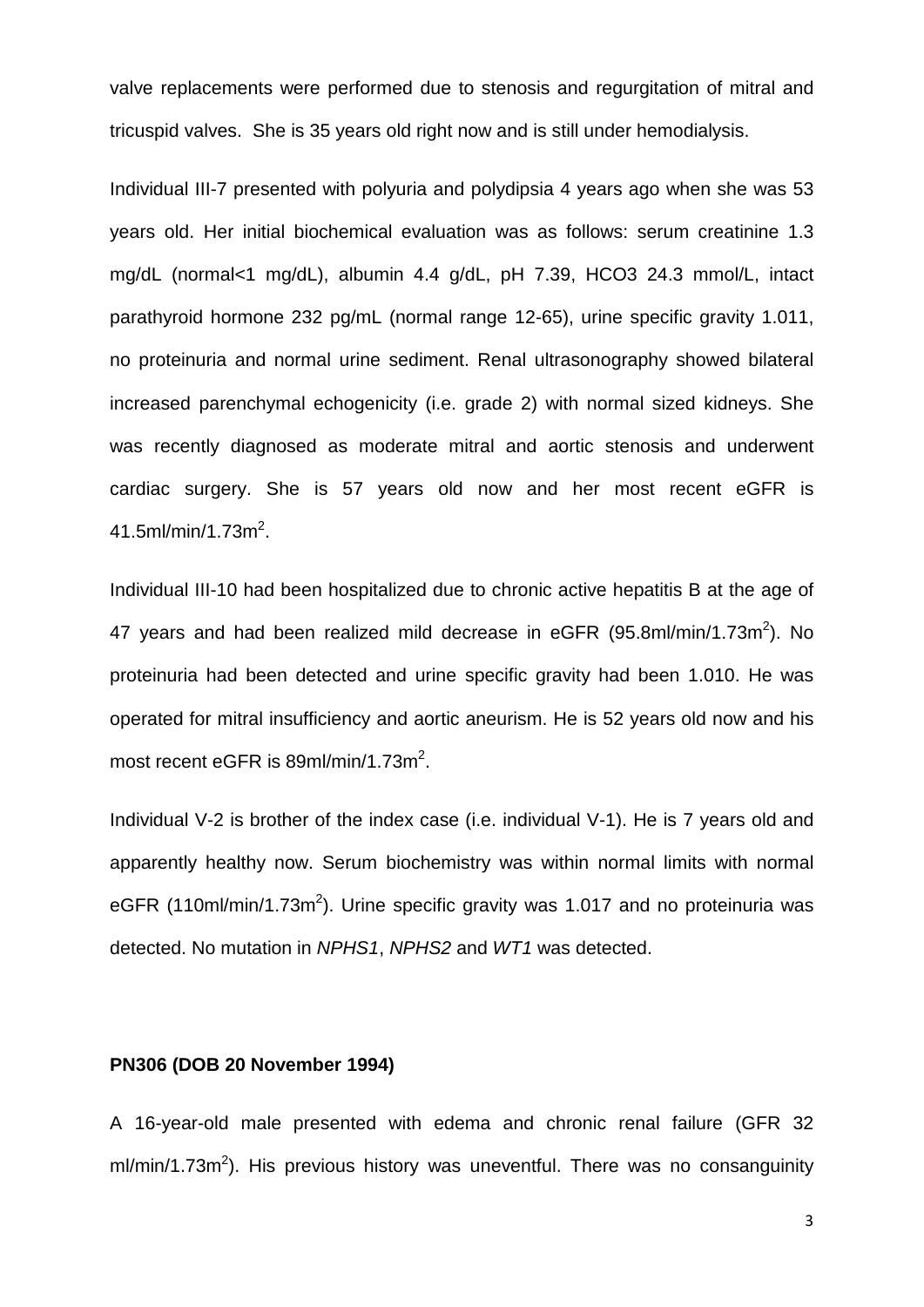between parents. Severe proteinuria (2.8 grams/day) and microscopic hematuria were detected. Antinuclear and anti dsDNA were negative. Serum complement C3 and C4 levels were normal. Cardiac evaluation showed diastolic dysfunction associated with CKD. Renal ultrasound and 99<sup>m</sup>Tecnetium-Dimercapto succinic acid scan disclosed only one atrophic kidney located ectopically just above the bladder. Voiding cystoureterogram showed a grade III vesico-ureteral reflux and a dilated ureter. A renal biopsy could not be performed since the patient had solitary atrophic kidney. He reached ESRD within 1 year and underwent hemodialysis. No mutation was detected in *NPHS2* and *WT1*.

# **PN516 (DOB 08 April 2010)**

A 1.5-year-old male presented with edema and acute renal failure. Family history was remarkable with 2 renal transplantations of maternal uncle who died at the age of 30 years. Marked proteinuria (i.e. urinary protein/creatinine ratio was 49mg/mg.creatinine), hypoalbuminemia (1.7g/dL) and renal failure (eGFR 35ml/min) were noted. Serum complement C3 and C4 levels were normal. Tandem mass spectrometry and urinary organic acids were normal. Viral serology for TORCH, measles, mumps, rubella, HIV, hepatitis B, C, EBV, Parvo virus was negative. Renal ultrasonography showed bilateral enlarged kidneys and increased medullary echogenicities. Bilateral temporal hypoplasia and expansion of subarachnoid space secondary to cerebral atrophy with normal ventricular system was detected in cranial MRI, which was performed due to macrocephalie. Echocardiographic evaluation was normal. In renal biopsy, epithelial proliferation and sclerotic changes in 5/27 glomeruli, global sclerosis and adhesion in Bowman's capsule in 4/27 glomeruli, interstitial fibrosis, tubular atrophy were noted. Cyclophosphamide and prednisone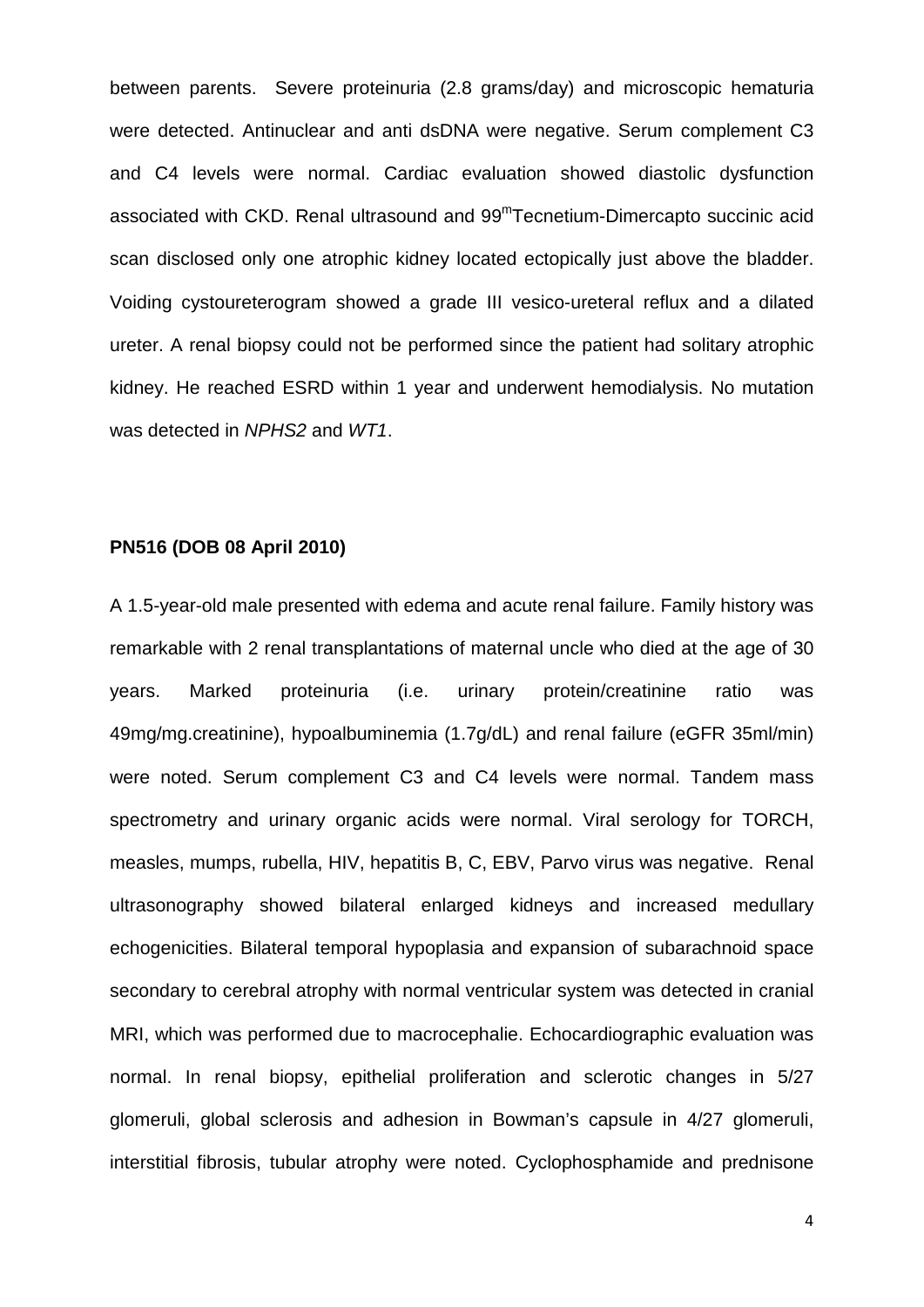did not yield any benefit. The patient progressed to ESRD rapidly and hemodialysis was commenced. After 8 months under hemodialysis, a living related transplantation from the mother was performed at the age of 22 months. His most recent eGFR is 50ml/min. The patient had a 46, XY karyotyping and no mutation was detected in *NPHS1, NPHS2, WT1, COQ2, COQ6*.

#### **PN521 (DOB: 19 December 2008)**

He was born to non-consanguineous parents at  $35.5<sup>th</sup>$  gestational week. When he was 40 days old, he was hospitalized due to cough and apnea. Small atrial septal defect was diagnosed. Renal USG showed increased echogenicity and loss of cortico-medullary differentiation. Laboratory values were as follows: Hemoglobin 11.3g/dL, white blood cell count  $17.600/\text{mm}^3$ , platelet 605.000/mm<sup>3</sup>, blood urea nitrogen 8.6mg/dL, serum creatinine 0.24mg/dL, Na<sup>+</sup> 118mEg/L, K<sup>+</sup> 5.1mEg/L, serum albumin 3.66g/dL, blood pH 7.24, HCO3- 19.4mmol/L, urine specific gravity 1004, urine protein 30mg/dL, sediment normal. Respiratroy distress gradually progressed and mechanical ventilation was required. The patient stayed in the hospital 10 months and renal functions impaired during this time window. Proteinuria (100mg/dL) and serum creatinine (3.7mg/dL) increased. Continuous veno-venous hemodiafiltration was commenced. The patient was discharged with tracheostomy and home ventilator. Marked developmental delay was observed. The patient was not able to sit, walk and speak at the age 14 months. The patient was hospitalized again due to cyanosis and hypoxia. At that time, urine protein was 300mg/dL while specific gravity was 1007. The patient progressed to end stage renal failure and continuous ambulatory peritoneal dialysis was started at the age of 15 months. He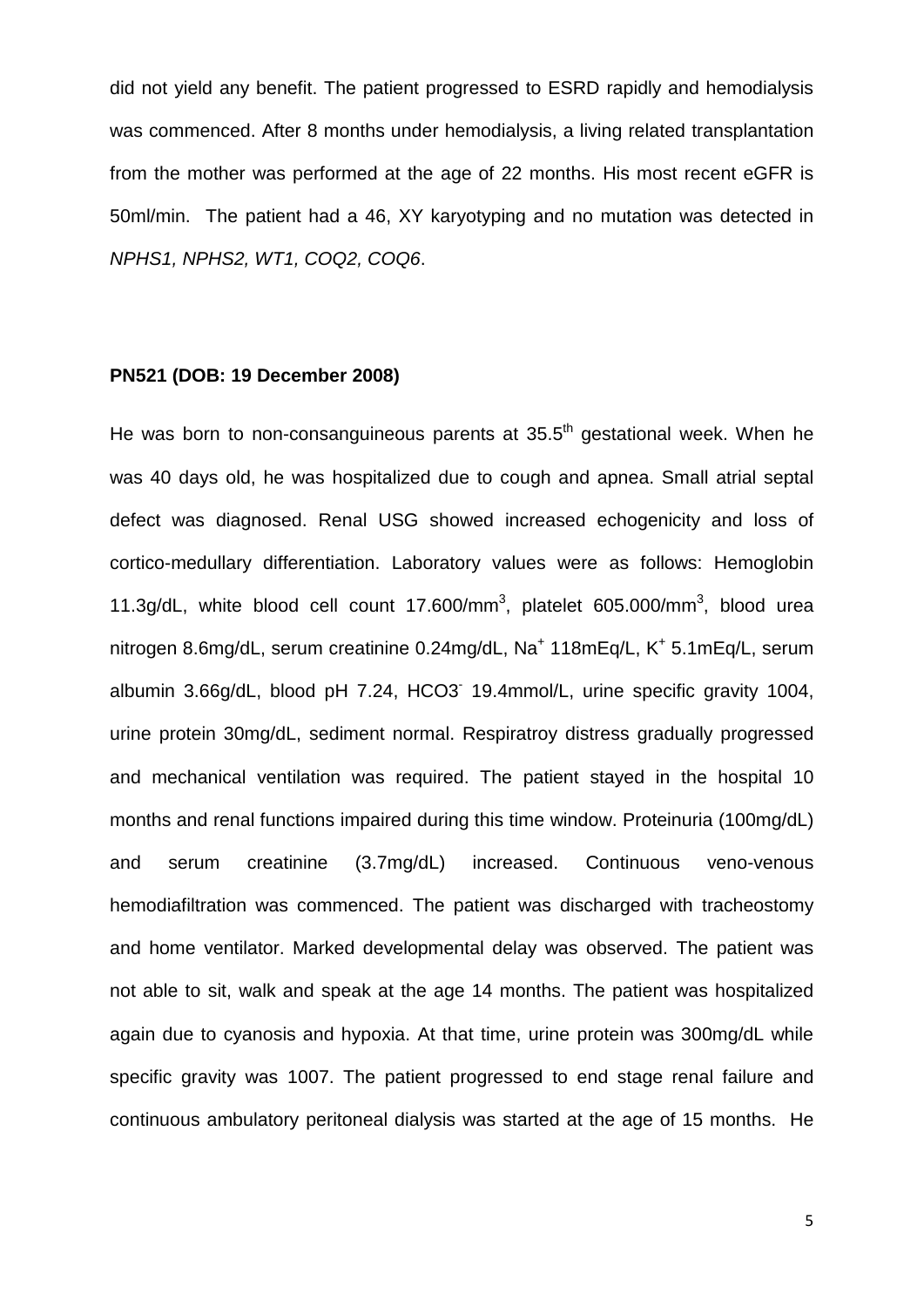has a completely healthy dizygotic twin who has a wild type sequence in both *ANKS6* and *NPHP2/INVS.*

### **4Cis3009 (DOB 18 January 1999)**

This 9-year-old boy was evaluated due to elevated serum creatinine level (1.7mg/dL; eGFR 51.8ml/min) and proteinuria (500mg/d). In his previous history, polyuria, polydipsia and secondary nocturnal enuresis were present since 6 years of age. The parents were 1<sup>st</sup> degree cousin. Family history was unremarkable. No hematuria or edema was seen. Growth and development were comparable with his peers. His initial laboratory values were as follows: Hemoglobin 9.9 g/dL, white blood cell count 7.000/mm<sup>3</sup>, platelet 494.000/mm<sup>3</sup>, urine specific gravity 1.005, urine protein 1(+) with dipstick, urine sediment normal; serologic tests for hepatitis B and C negative; complement C3 and C4 normal, anti nuclear and anti double stranded DNA antibodies negative. A renal ultrasound showed increased echogenicity (i.e. grade 2) in normal sized kidneys. Biopsy proven nephronophtisis was diagnosed. Global sclerosis in 4 and periglomerular fibrosis in 2 out of 10 glomeruli as well as glomerular hypertrophy were noted. In electron microscopy, increased mesangial matrix and marked microvillus transformation in epithelial cells were seen. He progressed to ESRD within 3 years. He underwent hemodialysis for 1 month and was transplanted from living-related donor. Graft functions were normal for the first year however an acute rejection episode was observed due to non-compliance to the immunosuppressive drugs. He is 14 years old now and current eGFR is  $30$ ml/min/1.73m<sup>2</sup>.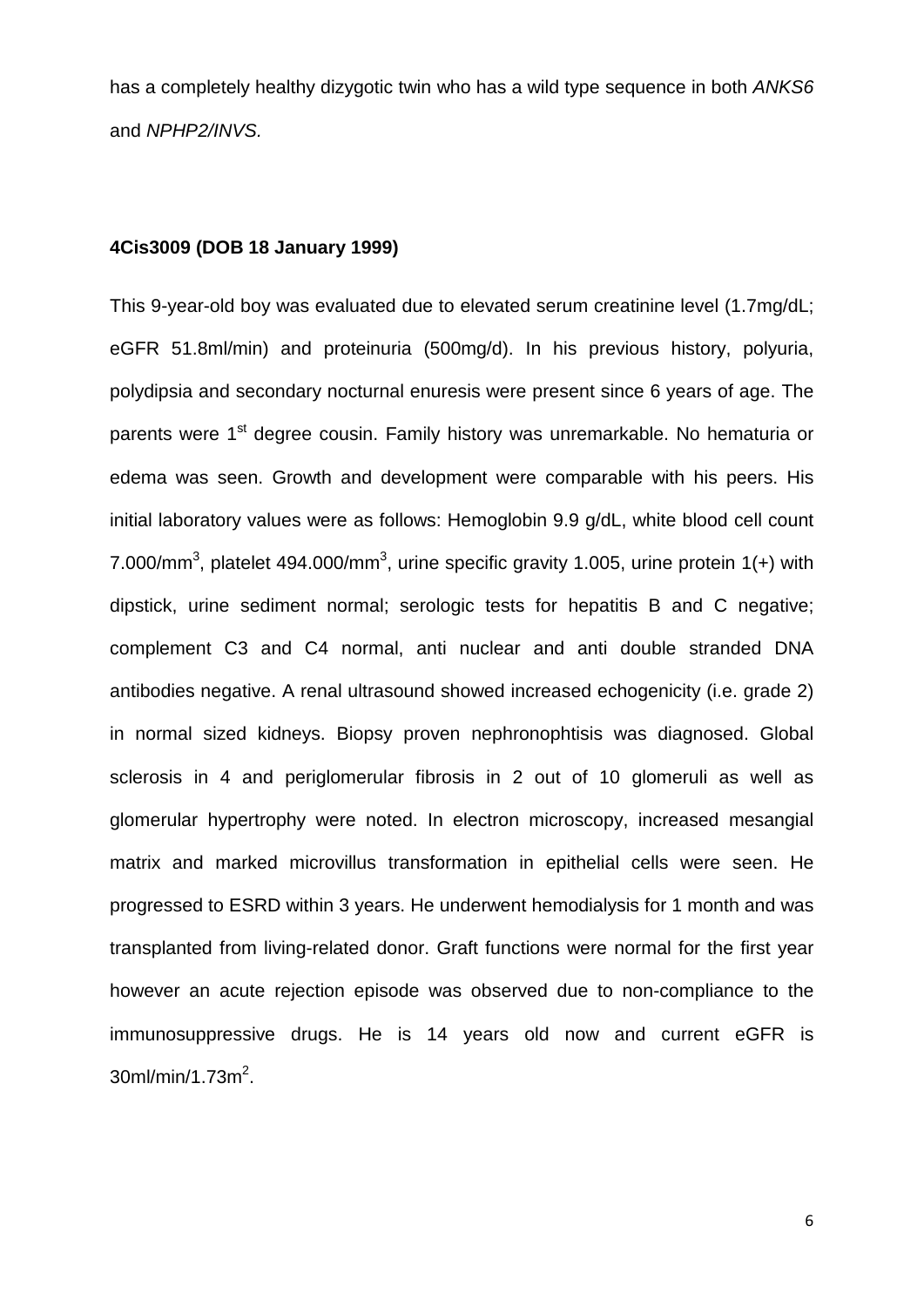| family No   | (chr 9: 97400090-<br>region<br>103653346)<br>target | matched Reads | variants<br>total structural | variants<br>structural<br>exonic | Total SNV <sub>S</sub> | novel SNVs (dbSNP) | exonic SNV <sub>S</sub> | splice site mutation | exons not covered by<br><b>NGS</b> | SNVs in the non-coverd<br>exons (sanger<br>sequencing) |
|-------------|-----------------------------------------------------|---------------|------------------------------|----------------------------------|------------------------|--------------------|-------------------------|----------------------|------------------------------------|--------------------------------------------------------|
| <b>PN25</b> | 6 Mb                                                | % 97,63       | $\overline{2}$               | $\overline{0}$                   | 3739                   | 147                | $\overline{0}$          |                      | 19                                 | $\Omega$                                               |

**Supplemental Table 1. The summary NGS data analysis output.**

Mb: Megabase SNV: single nucleotide variant, NGS: next generation sequencing, Structural variants include insertions, deletions and inversions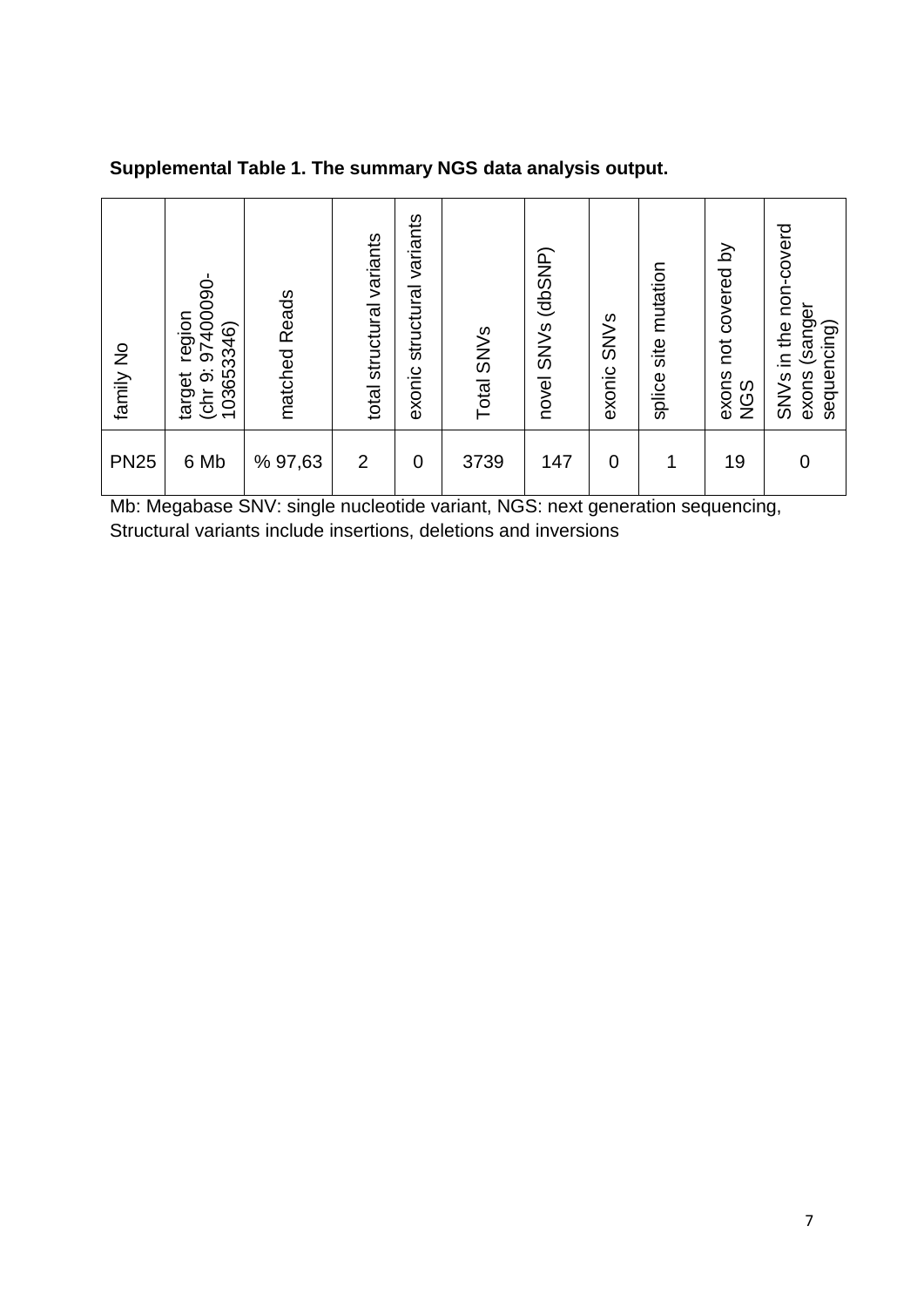# **Supplemental Table 2. Primer pairs used in PCR-based sequencing**

| Primer name  | Primer sequences (5'-3')       |  |  |  |  |
|--------------|--------------------------------|--|--|--|--|
|              | F: CGAAGAGGCAAAAGGGAACA        |  |  |  |  |
| ANKS6-exon1  | R: AGGAGTCCTTAACTCTTCACCT      |  |  |  |  |
|              | F: GCAGCTGTCAGGACTAATAA        |  |  |  |  |
| ANKS6-exon2  | R: AGTAGAGCAATCCTCAGCTT        |  |  |  |  |
|              | F: CTGTGTTGTTACACCCTTG         |  |  |  |  |
| ANKS6-exon3  | R: GTCTGGAGTCTATGTGTAGAG       |  |  |  |  |
|              | F: GTTACATGAACCACAGGAGA        |  |  |  |  |
| ANKS6-exon4  | R: GCCTCAATGTCGTCATAGT         |  |  |  |  |
|              | F: AGAGACTGAGCTTTGTAGTT        |  |  |  |  |
| ANKS6-exon5  | R: AACACAAGTCACAGAGGA          |  |  |  |  |
|              | F: GAATTACACAGACCCTGGA         |  |  |  |  |
| ANKS6-exon6  | R: GACTCCCTAGCATAAACCA         |  |  |  |  |
|              | <b>F: TGAATGTAGTCACTGTCTCT</b> |  |  |  |  |
| ANKS6-exon7  | R: CCCATTCCAACATCATCTTA        |  |  |  |  |
|              | F: ACCCAGGAGAGTTGGTTT          |  |  |  |  |
| ANKS6-exon8  | R: CCCTATCTGTGACCACTACAA       |  |  |  |  |
| ANKS6-exon9  | F: GAGAGCTGTAGATGCCAC          |  |  |  |  |
|              | R: AGTTGCTCTGTAGGGCTT          |  |  |  |  |
| ANKS6-exon10 | F: AGTCAGCACATAGAAGCAAG        |  |  |  |  |
|              | R: CTCTGAATTGGGAATTCACTGA      |  |  |  |  |
| ANKS6-exon11 | F: CCAATCATCACACGACAGT         |  |  |  |  |
|              | R: TGTCTTTAGTCCTGTCCCAT        |  |  |  |  |
| ANKS6-exon12 | F: GAATCAAATACCACCCATGT        |  |  |  |  |
|              | R: CCATACCTTTAGCATAGTGAA       |  |  |  |  |
| ANKS6-exon13 | F: GTTTGAAGACCACTTTACCA        |  |  |  |  |
|              | R: TCAGTGCAAGAGATCAATC         |  |  |  |  |
| ANKS6-exon14 | F: GCACTCATAGCTCATAATCAT       |  |  |  |  |
|              | R: GGTGAAGCTCTCAGATGT          |  |  |  |  |
| ANKS6-exon15 | F: ACTCGGTACTCTTTCAGTTAG       |  |  |  |  |
|              | R: AACAACATGACTAAGGCACA        |  |  |  |  |
| INVS-exon13  | F: GTGATGTAGTAGCTCCTCTT        |  |  |  |  |
|              | R: GAGGAAACAAGTAGAACACAA       |  |  |  |  |
| FOXE1-exon1  | F: CCTGAGCTCTCCGCAGAA          |  |  |  |  |
|              | R: GCAGTCGTTGAGTGTGAGGT        |  |  |  |  |
| FOXE1-exon2  | F: GCGGCATCTACAAGTTCATCA       |  |  |  |  |
|              | R: CCCGTAGAAGTCCACCGT          |  |  |  |  |
| FOXE1-exon3  | F: AGTGCGATCTTTGCCGCT          |  |  |  |  |
|              | R: CTCCTCCCGTTTACAGAGTACA      |  |  |  |  |
| NANS-exon1   | F: GTCCGAGACCACGCTCTG          |  |  |  |  |
|              | R: GATCCGAAGGATTCCGAAA         |  |  |  |  |
| NANS-exon2   | F: TGAAAGATGTCCTAATGTGTGTT     |  |  |  |  |
|              | R: GATCCGAAGGATTCCGAAA         |  |  |  |  |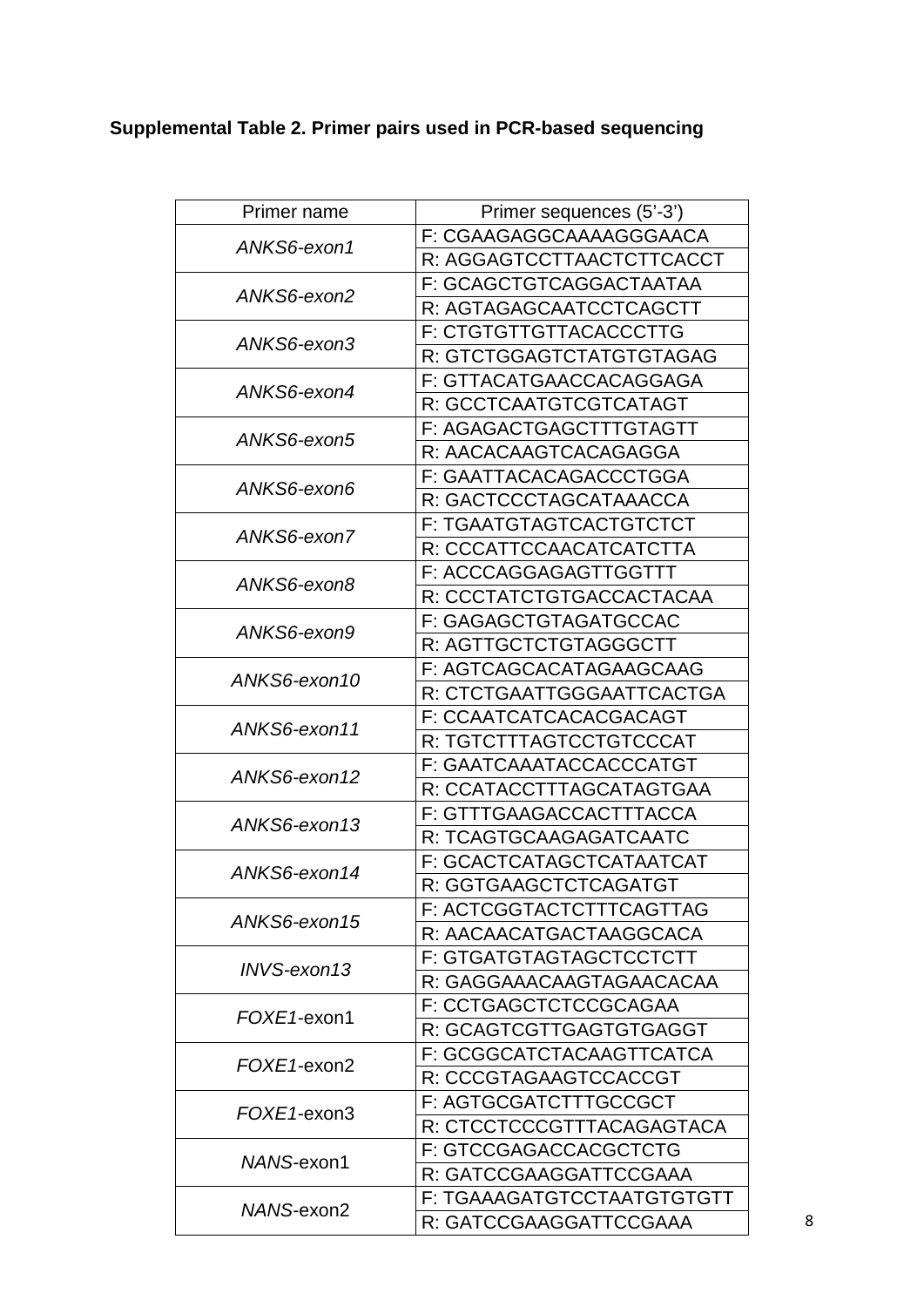| GALNT12-exon1 | F: CACTTGAAGACCCTGCCGA      |  |  |  |  |
|---------------|-----------------------------|--|--|--|--|
|               | R: AGACTCAATAAGACGCGCCA     |  |  |  |  |
|               | F: GCTGATGTGGCCTAACTGAC     |  |  |  |  |
| ALG2-exon1    | R: ACTTCTCCATGTCAGTTCCGA    |  |  |  |  |
|               | F: CGCAATGTGGCAATGGAA       |  |  |  |  |
| PTCH1-exon1   | R: GCGATCCCAAAGAGTTAGAG     |  |  |  |  |
| PTCH1-exon2   | F: TGAATATTGTCTGTGTCGAGT    |  |  |  |  |
|               | R: GCGCCCAAACAATAAACAA      |  |  |  |  |
| SLC35D2-exon1 | F: CTGAGACTTACTGAAGCGTT     |  |  |  |  |
|               | R: AGTGTAGAAAGCTGAGCGA      |  |  |  |  |
| SLC35D2-exon2 | F: CTCAGATTGTTTAATAACTTGTCA |  |  |  |  |
|               | R: GTGTCAATATGTCCTGTTGT     |  |  |  |  |
| HABP4-exon1   | F: ATAGCAAATACGGTCGCAG      |  |  |  |  |
|               | R: CTCAACTCTCCCTACTGTTC     |  |  |  |  |
| XPA-exon1     | F: GGATGACAAGAGAGCAGGTA     |  |  |  |  |
|               | R: ACAGGACGCTTTGACAAG       |  |  |  |  |
| GABBR2-exon1  | F: GGCGTGATTGATCCGTCA       |  |  |  |  |
|               | R: GGCAAATGTTACCAGCTGTG     |  |  |  |  |
| CDC14B-exon1  | F: GCCTCCATGAAGCGGAAA       |  |  |  |  |
|               | R: ACCGGTGATGTCCAGGTA       |  |  |  |  |
| TGFBR1-exon1  | F: CCGAGCAGTTACAAAGGG       |  |  |  |  |
|               | R: CCATGTTTGAGAAAGAGCAG     |  |  |  |  |
| NR4A3-exon3   | F: CAGCACCTCCATGTACTTCA     |  |  |  |  |
|               | R: TGCCGATTACAGCTCTCAA      |  |  |  |  |
| TRIM14-exon1  | F: CTCTCCTAGCTGGCTCATTA     |  |  |  |  |
|               | R: CGCTCTGAACTTTCGGTC       |  |  |  |  |
| TRIM14-exon6  | F: GCAGCAGAGTGATCTCTTC      |  |  |  |  |
|               | R: GCACTGTAGGCGTGATTG       |  |  |  |  |
| ANKS6-cDNA-1  | F: GCCTTTGCCTTTCTCTGAC      |  |  |  |  |
|               | R: TTTCTCCTCTTGTGCTCCC      |  |  |  |  |
| ANKS6-cDNA-2  | F: TGAACTGACTGGAATCCTTAA    |  |  |  |  |
|               | R: TACTACCAATGAATGCCGT      |  |  |  |  |
| ACTB-cDNA     | F: CGCAAAGACCTGTACGCCAAC    |  |  |  |  |
|               | R: GAGCCGCCGATCCACACG       |  |  |  |  |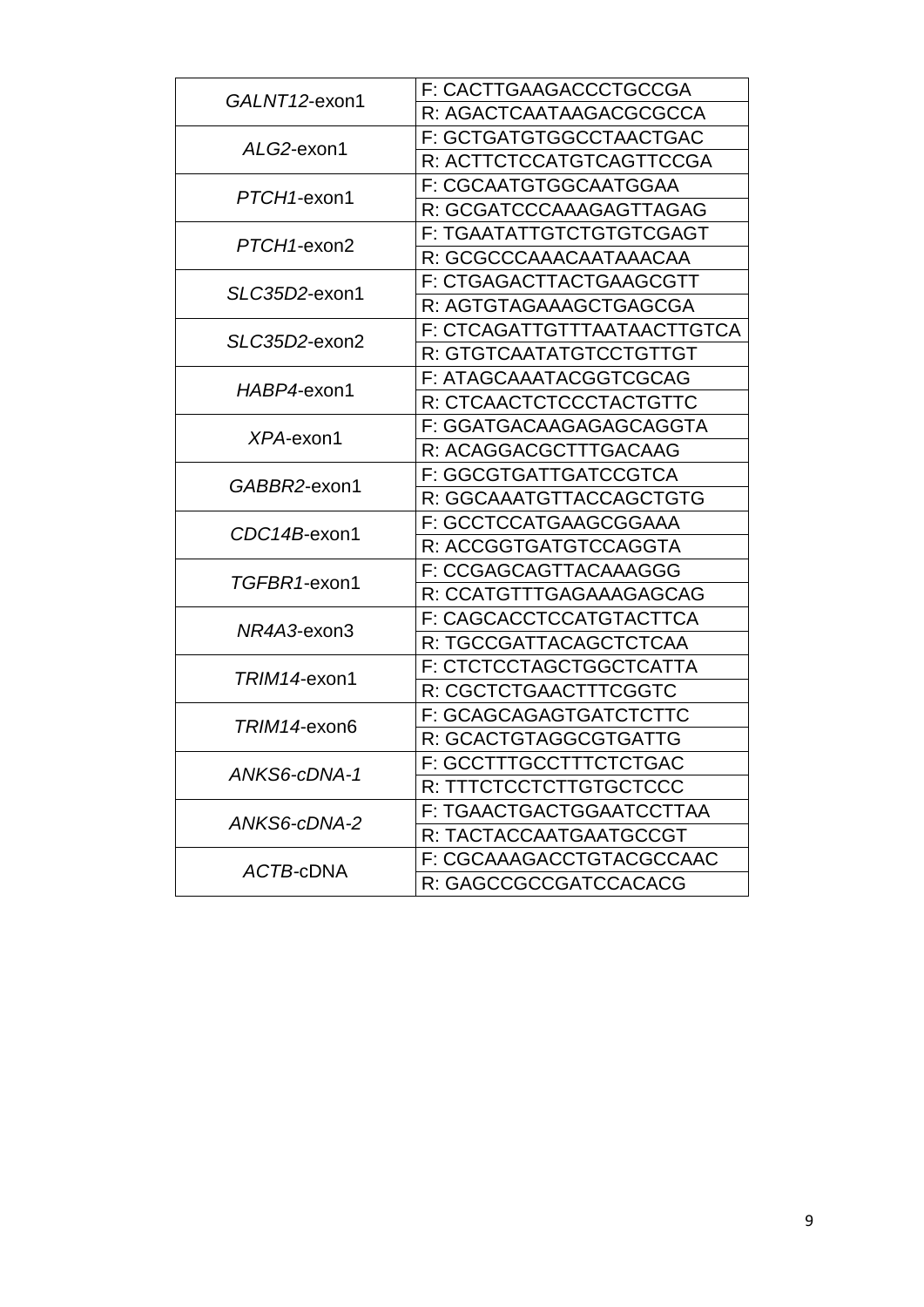**Supplemental Figure 1.** (A) Light microscopy shows two sclerotic glomeruli, a glomerulus with periglomerular fibrosis, marked tubular atrophy and interstitial infiltration of mononuclear inflammatory cells (HEx200). (B) Electron microscopy shows irregular thickening and splitting (arrow) of tubular basement membrane (x8000).

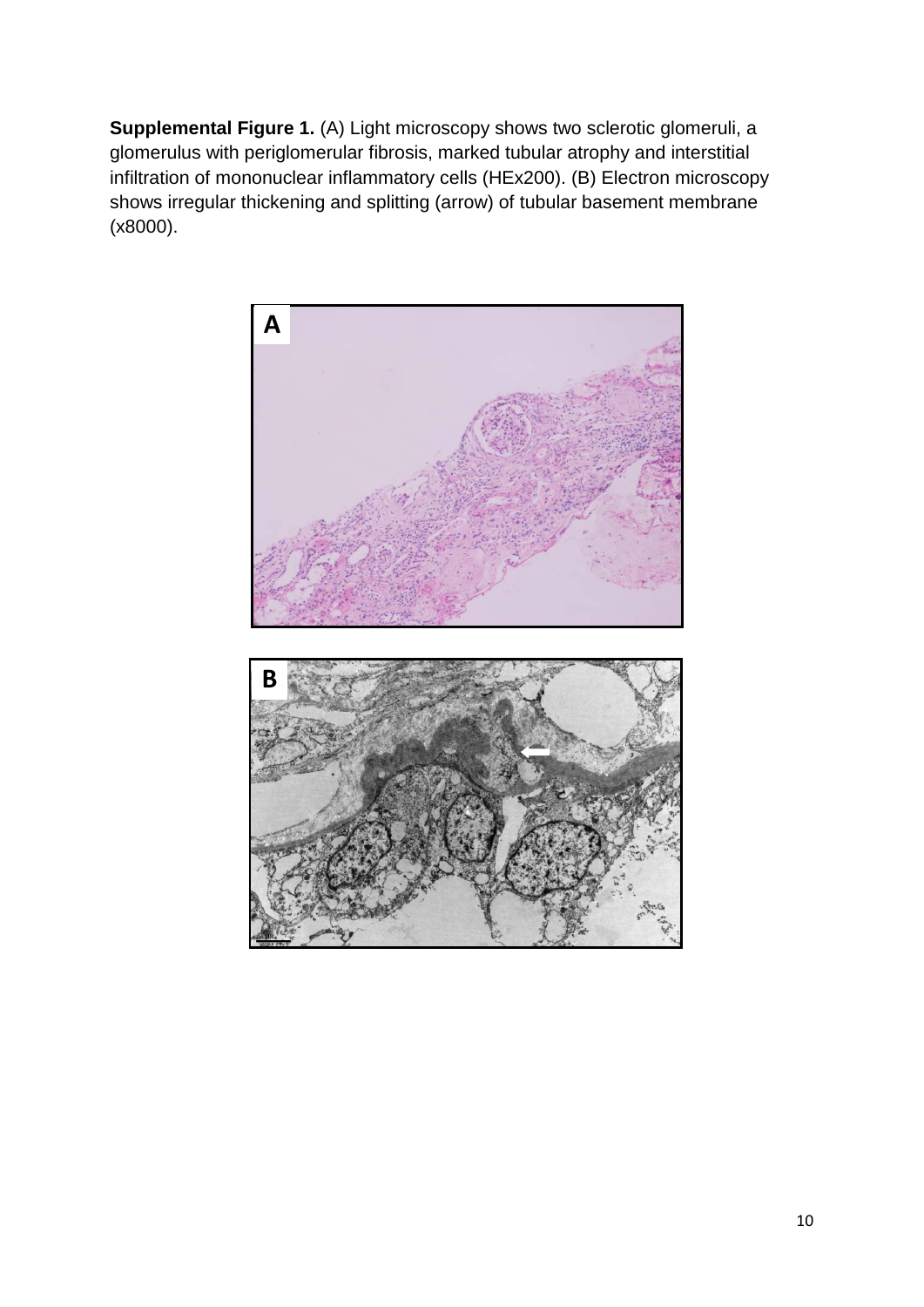**Supplemental Figure 2** Graphical representation of multipoint LOD scores using the parametric linkage analysis program (MERLIN).<sup>1</sup> Maximum LOD scores for NPHP were observed on chromosome 9q22 residing between 97-104 cM interval.

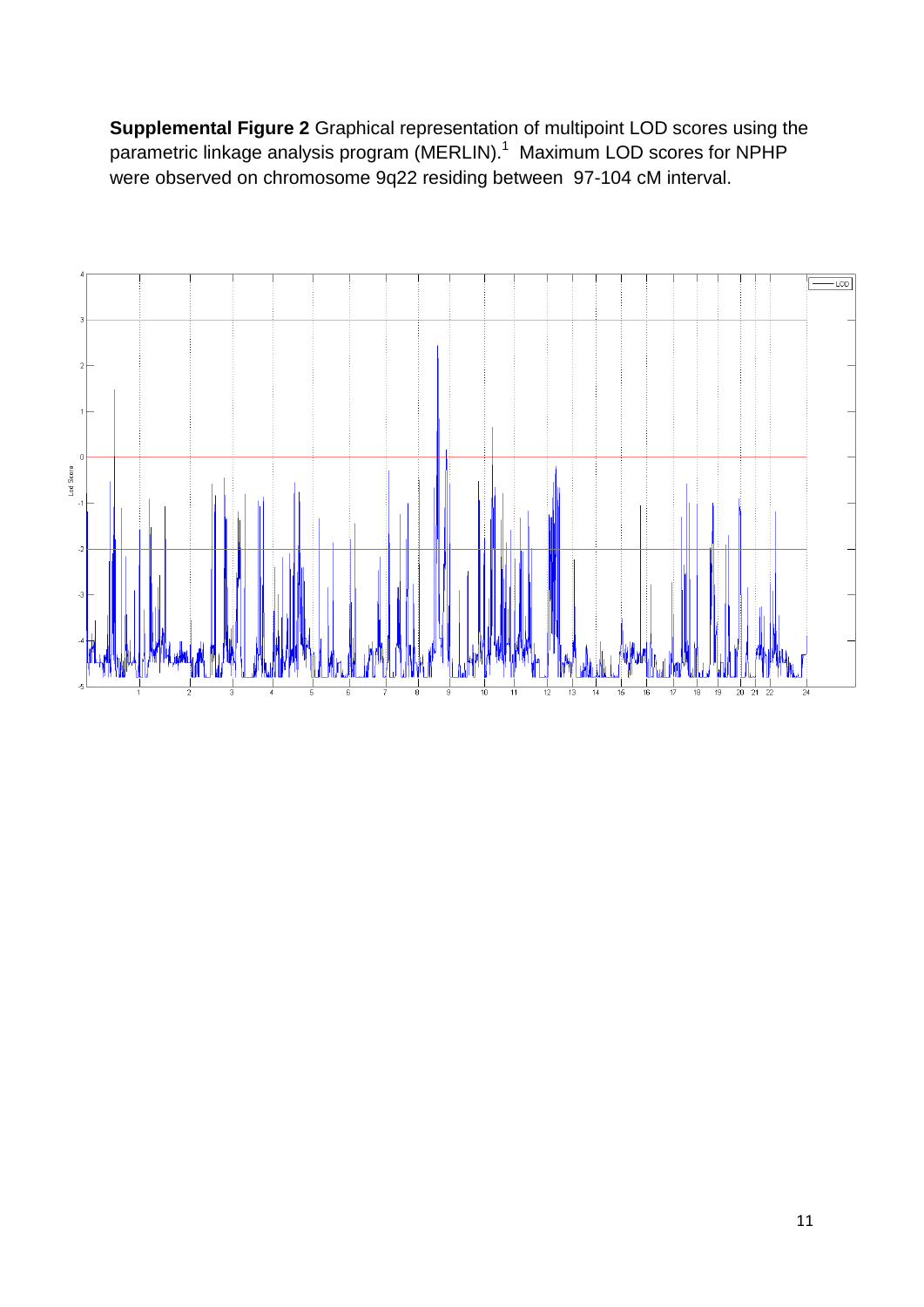**Supplemental Figure 3:** Haplotype structures with informative SNP markers selected from The critical region on chromosome 9q22. Solid bars below each individual represent affected haplotype. The order of the DNA markerswere shown on the left.

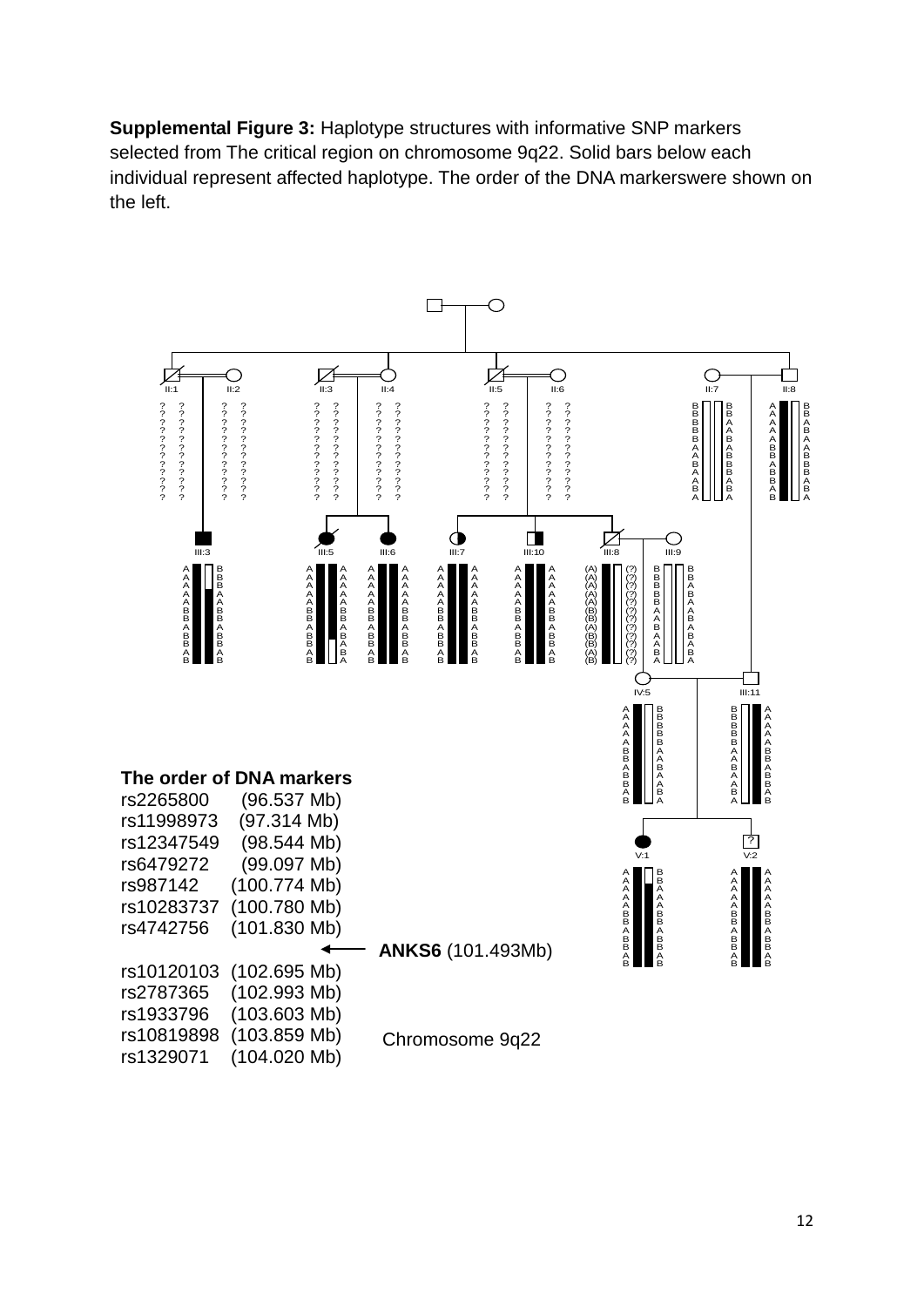# **Supplemental Figure 4. Wild type and mutant ANKS6 protein sequences.** The

sequence highlighted in blue represents aminoacids coded by exon 15 (34 aminoacids). The mutation (c.2512+2A>C) causes retention of intron 14. The aminoacid sequence highlighted in purple is predicted to be translated from intron 14 (31 aminoacids). Asterisk indicates termination codon of protein translation.

### **wild type protein sequence**

MGEGGLPPAFQLLLRACDQGDTETARRLLEPGAAEPAERGAEPEAGAEPAGAEVAGPGAA AAGAVGAPVPVDCSDEAGNTALQFAAAGGHEPLVRFLLRRGASVNSRNHYGWSALMQAAR FGHVSVAHLLLDHGADVNAQNRLGASVLTVASRGGHLGVVKLLLEAGAFVDHHHPSGEQL GLGGSRDEPLDITALMAAIQHGHEAVVRLLMEWGADPNHAARTVGWSPLMLAALTGRLGV AQQLVEKGANPDHLSVLEKTAFEVALDCKHRDLVDYLDPLTTVRPKTDEEKRRPDIFHAL KMGNFQLVKEIADEDPSHVNLVNGDGATPLMLAAVTGQLALVQLLVERHADVDKQDSVHG WTALMQATYHGNKEIVKYLLNQGADVTLRAKNGYTAFDLVMLLNDPDTELVRLLASVCMQ VNKDKGRPSHQPPLPHSKVRQPWSIPVLPDDKGGLKSWWNRMSNRFRKLKLMQTLPRGLS SNQPLPFSDEPEPALDSTMRAAPQDKTSRSALPDAAPVTKDNGPGSTRGEKEDTLLTTML RNGAPLTRLPSDKLKAVIPPFLPPSSFELWSSDRSRTRHNGKADPMKTALPQRASRGHPV GGGGTDTTPVRPVKFPSLPRSPASSANSGNFNHSPHSSGGSSGVGVSRHGGELLNRSGGS IDNVLSQIAAQRKKAAGLLEQKPSHRSSPVGPAPGSSPSELPASPAGGSAPVGKKLETSK RPPSGTSTTSKSTSPTLTPSPSPKGHTAESSVSSSSSHRQSKSSGGSSSGTITDEDELTG ILKKLSLEKYQPIFEEQEVDMEAFLTLTDGDLKELGIKTDGSRQQILAAISELNAGKGRE RQILQETIHNFHSSFESSASNTRAPGNSPCA\*

#### **mutant protein sequence**

MGEGGLPPAFQLLLRACDQGDTETARRLLEPGAAEPAERGAEPEAGAEPAGAEVAGPGAA AAGAVGAPVPVDCSDEAGNTALQFAAAGGHEPLVRFLLRRGASVNSRNHYGWSALMQAAR FGHVSVAHLLLDHGADVNAQNRLGASVLTVASRGGHLGVVKLLLEAGAFVDHHHPSGEQL GLGGSRDEPLDITALMAAIQHGHEAVVRLLMEWGADPNHAARTVGWSPLMLAALTGRLGV AQQLVEKGANPDHLSVLEKTAFEVALDCKHRDLVDYLDPLTTVRPKTDEEKRRPDIFHAL KMGNFQLVKEIADEDPSHVNLVNGDGATPLMLAAVTGQLALVQLLVERHADVDKQDSVHG WTALMQATYHGNKEIVKYLLNQGADVTLRAKNGYTAFDLVMLLNDPDTELVRLLASVCMQ VNKDKGRPSHQPPLPHSKVRQPWSIPVLPDDKGGLKSWWNRMSNRFRKLKLMQTLPRGLS SNQPLPFSDEPEPALDSTMRAAPQDKTSRSALPDAAPVTKDNGPGSTRGEKEDTLLTTML RNGAPLTRLPSDKLKAVIPPFLPPSSFELWSSDRSRTRHNGKADPMKTALPQRASRGHPV GGGGTDTTPVRPVKFPSLPRSPASSANSGNFNHSPHSSGGSSGVGVSRHGGELLNRSGGS IDNVLSQIAAQRKKAAGLLEQKPSHRSSPVGPAPGSSPSELPASPAGGSAPVGKKLETSK RPPSGTSTTSKSTSPTLTPSPSPKGHTAESSVSSSSSHRQSKSSGGSSSGTITDEDELTG ILKKLSLEKYQPIFEEQEVDMEAFLTLTDGDLKELGIKTDGSRQQILAAISELNAGKVPF SVSCISVFQTSESFTRVLGSWEGLTSSL\*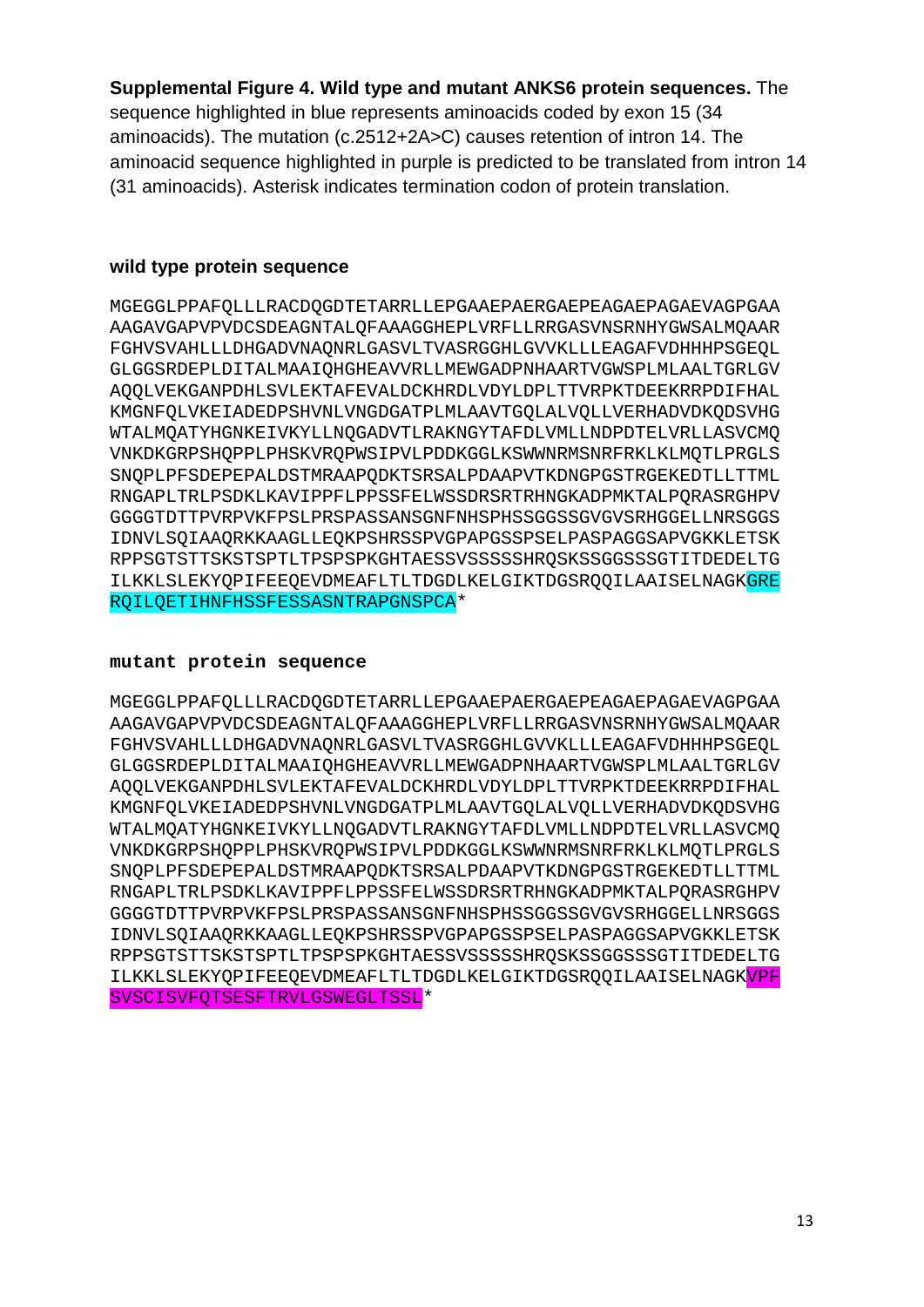**Supplemental Figure 5. Beta-catening staining in the kidney biopsies.** (A) Staining in the kidney section of the index case (V-1) (x200). Tubules are strongly stained. However, staining in the glomerulus is moderate. (B) The kidney tissue of a case with minimal change disease. A group of distal and collecting tubuli shows strong staining. (C) The kidney section of a neonate with autosomal dominant polycystic kidney disease. Both cystic glomeruli and tubuli are strongly stained. (D) Control staining of beta-catenin in a case with colon adenocarcinoma.

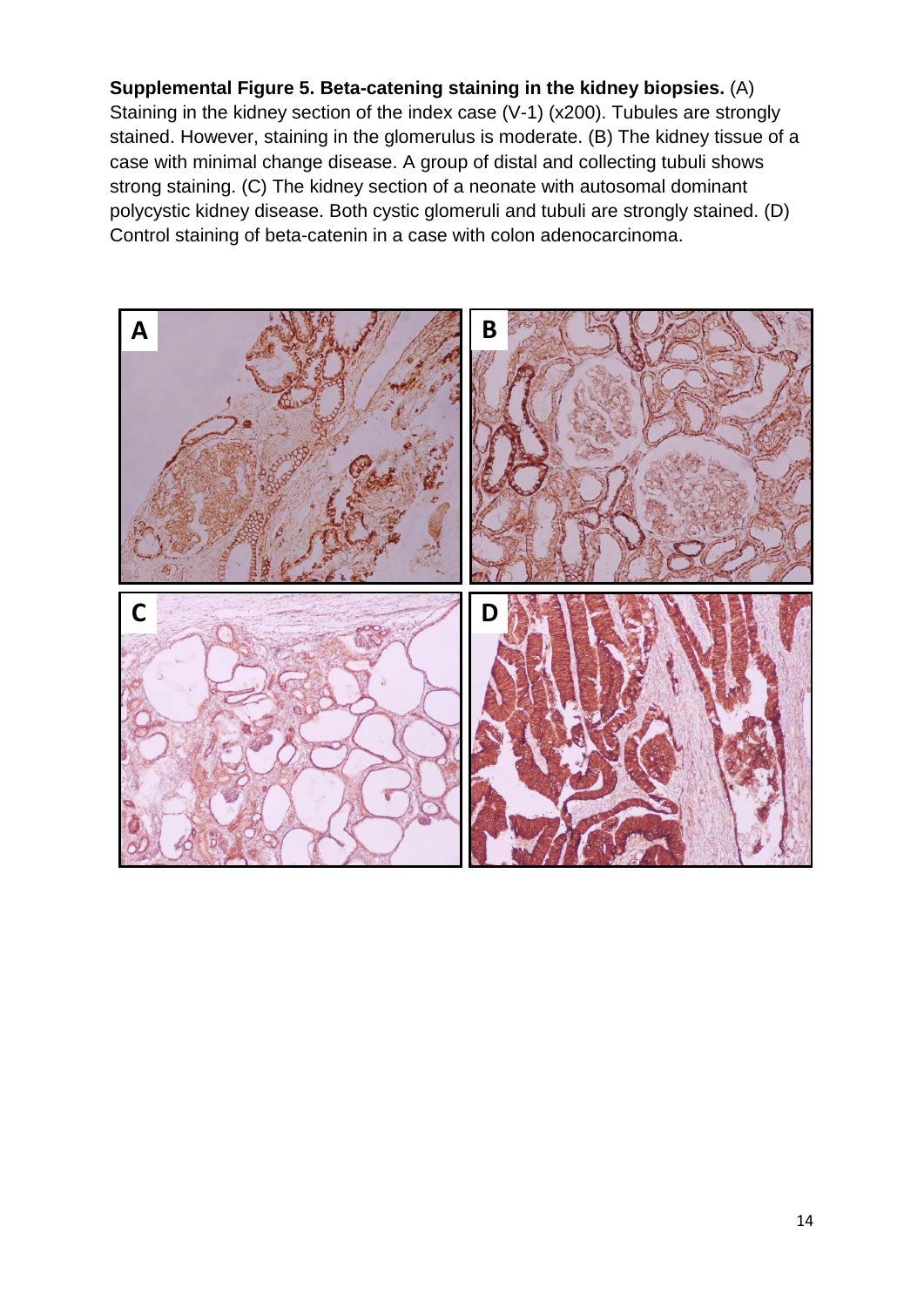**Supplemental Figure 6. The sequence electropherograms of the ANKS6 mutations with heterozygous condition.** c.806A>G (p.Lys269Arg) (A), c.1234C>T (p.Arg412X) (B), c.907+2T>A (C) and c.937G>A (p.Asp313Asn) (D) mutations were represented (arrowheads). Codons and the corresponding amino acids are displayed above the chromatograms. Lowercase letters indicate the intronic sequence.